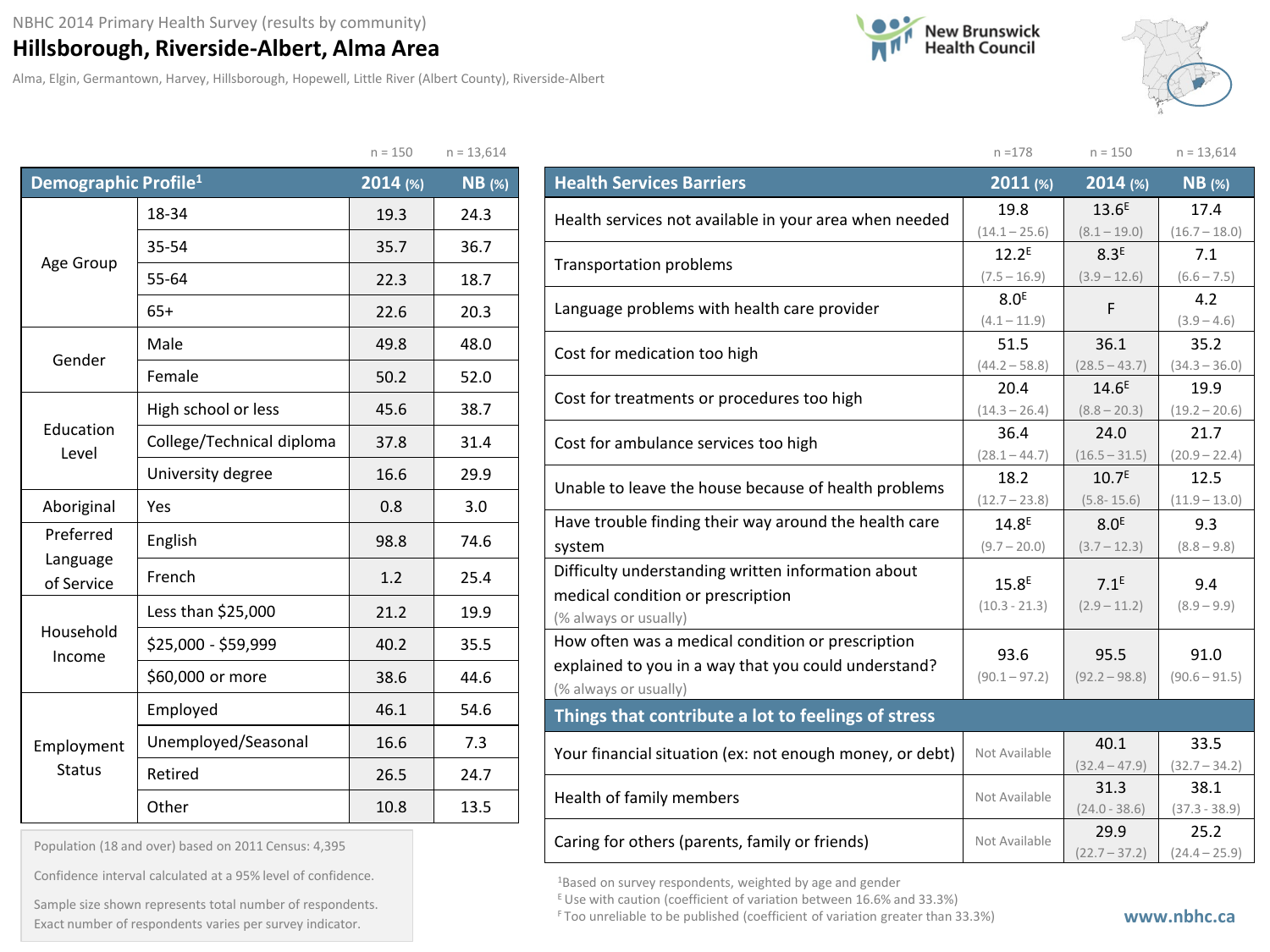## **Hillsborough, Riverside-Albert, Alma Area**

 $\uparrow$  = Higher than 2011 results

 $\blacktriangleright$  = Lower than 2011 results

| $n = 178$ | $n = 150$ | $n = 150$ | $n = 13,614$ |
|-----------|-----------|-----------|--------------|

|                                                  | $n = 178$         | $n = 150$         | $n = 13,614$    |
|--------------------------------------------------|-------------------|-------------------|-----------------|
| <b>Health Profile</b>                            | 2011(%)           | 2014(%)           | $NB$ (%)        |
| Self-rated Health (% very good or excellent)     | 40.1              | 45.6              | 50.5            |
|                                                  | $(32.9 - 47.3)$   | $(37.7 - 53.4)$   | $(49.6 - 51.3)$ |
| Self-rated mental or emotional health            | Not Available     | 62.2              | 65.4            |
| (% very good or excellent)                       |                   | $(54.6 - 69.9)$   | $(64.6 - 66.2)$ |
| "My health largely depends on how well I take    | 52.7              | 58.0              | 55.2            |
| care of myself" (% strongly agree)               | $(45.3 - 60.1)$   | $(50.3 - 65.8)$   | $(54.4 - 56.0)$ |
| Number of prescription medications taken on a    | 11.6 <sup>E</sup> | 19.8 <sup>E</sup> | 15.2            |
| regular basis $3$ (% 6 or more)                  | $(6.1 - 17.1)$    | $(12.5 - 27.1)$   | $(14.5 - 15.9)$ |
| Discuss regularly with a health professional on  |                   |                   |                 |
| improving health or preventing illness           | 34.9              | 28.5              | 25.4            |
| (% always or usually)                            | $(27.6 - 42.2)$   | $(21.2 - 35.7)$   | $(24.7 - 26.1)$ |
| How long have you been seeing the same family    | 75.1              | 78.2              | 73.0            |
| doctor? (% 5 years or more)                      | $(68.4 - 81.7)$   | $(71.5 - 84.9)$   | $(72.2 - 73.7)$ |
| Are you limited in doing activities because of a |                   |                   |                 |
| physical or mental condition, or a health        | Not<br>Available  | 24.9              | 22.1            |
| problem? (% yes)                                 |                   | $(18.1 - 31.7)$   | $(21.4 - 22.8)$ |
| <b>Memory loss</b>                               |                   |                   |                 |
| Someone in household has a memory problem        | Not               | 9.3 <sup>E</sup>  | 9.9             |
|                                                  | Available         | $(4.8 - 13.9)$    | $(9.4 - 10.4)$  |
| that interferes with day to day function         | Not               | F                 | 3.9             |
|                                                  | Available         |                   | $(3.6 - 4.2)$   |
| <b>Health Behaviours</b>                         |                   |                   |                 |
| Eating fruits and vegetables                     | Not Available     | 46.4              | 50.4            |
| (% 5 portions or more a day)                     |                   | $(38.5 - 54.2)$   | $(49.5 - 51.2)$ |
| Moderate or vigorous physical activity           | Not Available     | 52.1              | 49.0            |
| (% at least 2 % hours a week)                    |                   | $(44.2 - 60.1)$   | $(48.1 - 49.8)$ |
| Current smoker                                   | Not Available     | 28.7              | 19.2            |
| (% daily or occasional)                          |                   | $(21.5 - 35.8)$   | $(18.5 - 19.8)$ |
| Unhealthy weight                                 | Not Available     | 26.4              | 30.8            |
| (% obese)                                        |                   | $(19.2 - 33.7)$   | $(30.0 - 31.6)$ |

| <b>Chronic Health</b><br>Conditions <sup>1</sup> | $2011$ (%)                          | $2014$ (%)                           | $\sqrt{2014^2}$ (#) | $NB$ (%)                |
|--------------------------------------------------|-------------------------------------|--------------------------------------|---------------------|-------------------------|
| One or more chronic                              | 62.1                                | 64.8                                 | 2,847               | 61.6                    |
| health conditions <sup>3</sup>                   | $(54.8 - 69.4)$                     | $(57.3 - 72.3)$                      |                     | $(60.8 - 62.4)$         |
| High blood pressure                              | 28.5<br>$(22.0 - 35.0)$             | 32.5<br>$(25.1 - 39.9)$              | 1,428               | 27.0<br>$(26.2 - 27.7)$ |
| Arthritis                                        | 22.0<br>$(16.0 - 28.0)$             | 20.8<br>$(14.5 - 27.2)$              | 916                 | 17.4<br>$(16.8 - 18.0)$ |
| Gastric Reflux (GERD)                            | 14.5E<br>$(9.4 - 19.6)$             | 19.1 <sup>E</sup><br>$(12.9 - 25.3)$ | 840                 | 16.4<br>$(15.8 - 17.0)$ |
| <b>Diabetes</b>                                  | $15.1^E$<br>$(10.0 - 20.3)$         | 16.8 <sup>E</sup><br>$(11.0 - 22.7)$ | 740                 | 10.7<br>$(10.1 - 11.2)$ |
| Chronic pain                                     | 18.4<br>$(12.8 - 23.9)$             | 12.2 <sup>E</sup><br>$(7.0 - 17.3)$  | 535                 | 14.0<br>$(13.5 - 14.6)$ |
| Depression                                       | 13.6E<br>$(8.7 - 18.6)$             | 10.4 <sup>E</sup><br>$(5.6 - 15.2)$  | 458                 | 14.9<br>$(14.3 - 15.5)$ |
| Asthma                                           | 7.1 <sup>E</sup><br>$(3.4 - 10.8)$  | 7.5 <sup>E</sup><br>$(3.3 - 11.6)$   | 329                 | 11.8<br>$(11.3 - 12.4)$ |
| Cancer                                           | 6.9E<br>$(3.3 - 10.6)$              | 7.2 <sup>E</sup><br>$(3.2 - 11.3)$   | 318                 | 8.3<br>$(7.8 - 8.7)$    |
| Heart disease                                    | 12.1 <sup>E</sup><br>$(7.3 - 16.8)$ | F                                    | 229                 | 8.3<br>$(7.9 - 8.8)$    |
| Emphysema or COPD                                | F                                   | F                                    | 221                 | 3.0<br>$(2.7 - 3.3)$    |
| Mood disorder other<br>than depression           | F                                   | F                                    | 132                 | 3.0<br>$(2.7 - 3.2)$    |
| Stroke                                           | F                                   | F                                    | 117                 | 2.5<br>$(2.2 - 2.8)$    |

Confidence interval calculated at a 95% level of confidence.

Symbols  $\bigwedge$  and  $\bigvee$  indicate a statistically significant difference at the 95% level of confidence.

Sample size shown represents total number of respondents. Exact number of respondents varies per survey indicator.

<sup>1</sup> Self-reported based on survey respondents

<sup>2</sup> Estimated number of citizens who have the selected chronic health condition

<sup>3</sup> Among the twelve chronic health conditions listed in table located at the right of this page.

 $E$  Use with caution (coefficient of variation between 16.6% and 33.3%)

F Too unreliable to be published (coefficient of variation greater than 33.3%)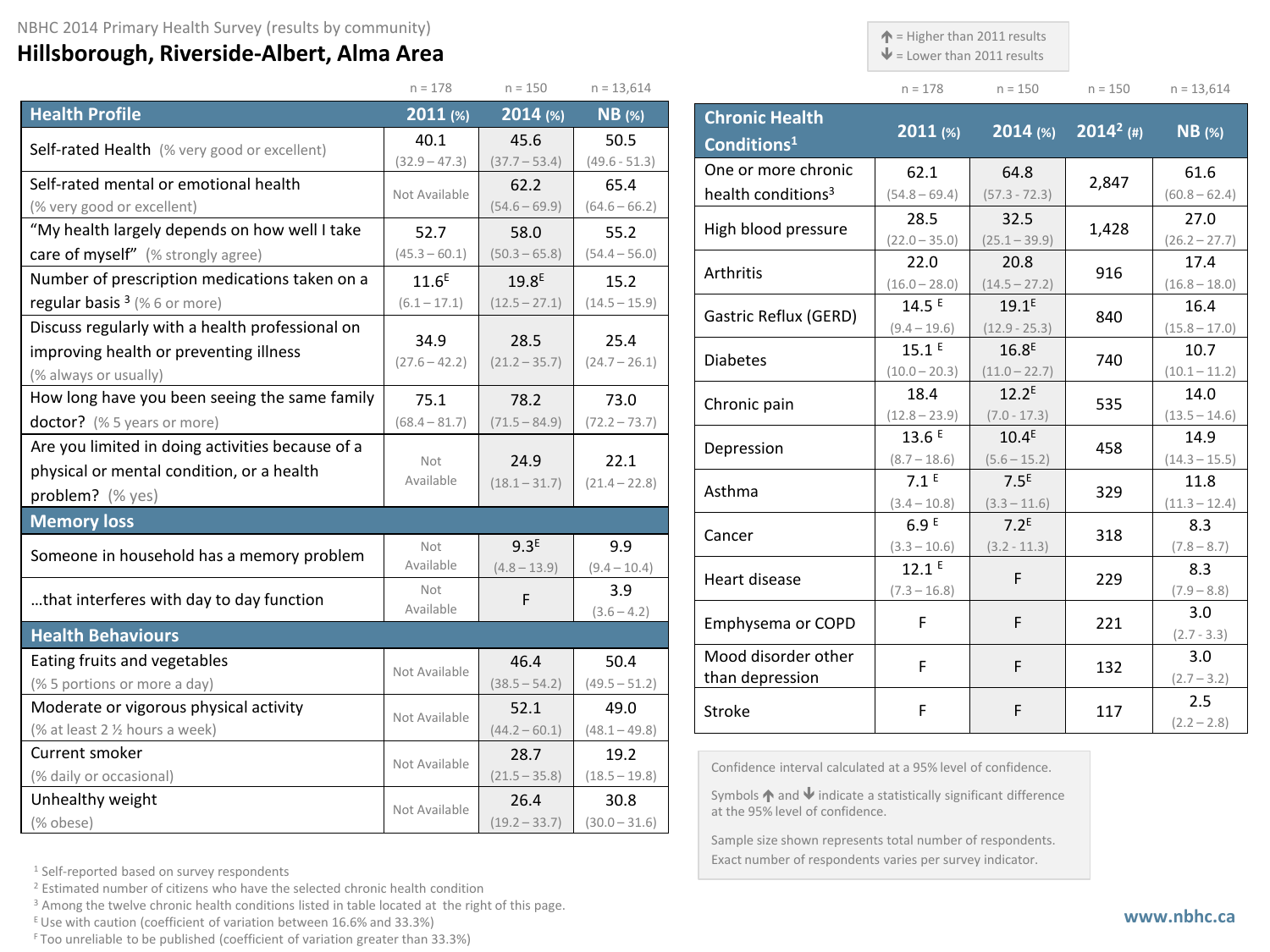|                        | NBHC 2014 Primary Health Survey (results by community)<br>Hillsborough, Riverside-Albert, Alma Area |                                                                                                                                                                                           |                             | $B =$ Better than 2011 results<br>$W =$ Worse than 2011 results |                         |                               |           |                         |
|------------------------|-----------------------------------------------------------------------------------------------------|-------------------------------------------------------------------------------------------------------------------------------------------------------------------------------------------|-----------------------------|-----------------------------------------------------------------|-------------------------|-------------------------------|-----------|-------------------------|
|                        |                                                                                                     |                                                                                                                                                                                           |                             |                                                                 | $n = 178$               | $n = 150$                     | 1 to 33   | $n=13,614$              |
|                        |                                                                                                     | <b>Primary Health Indicator</b>                                                                                                                                                           |                             |                                                                 | 2011                    | 2014                          | Rank $^2$ | <b>NB</b>               |
|                        |                                                                                                     | <b>Accessibility</b><br>The ability of patients/clients to obtain care/service at the right place and the right time, based on respective needs, in the official language of their choice |                             |                                                                 |                         |                               |           |                         |
|                        | $A-1$                                                                                               | Has a personal family doctor (% yes)                                                                                                                                                      |                             |                                                                 | 83.5<br>$(78.0 - 89.0)$ | 94.8<br>B.<br>$(91.3 - 98.3)$ | 12        | 92.1<br>$(91.7 - 92.5)$ |
|                        | $A-2$                                                                                               | Calling family doctor's office during regular practice hours (% very easy or somewhat easy)                                                                                               |                             |                                                                 | 77.8<br>$(71.3 - 84.3)$ | 78.4<br>$(71.7 - 85.1)$       | 18        | 78.3<br>$(77.6 - 79.0)$ |
| Personal Family Doctor | $A-3$                                                                                               | Family doctor has extended office hours (after 5pm or on weekends) (% yes)                                                                                                                |                             |                                                                 | Not available           | 23.9<br>$(17.0 - 30.8)$       | 5         | 16.2<br>$(15.6 - 16.8)$ |
|                        | $A - 4$                                                                                             | Family doctor has an <b>after-hour arrangement</b> when office is closed $(\%$ yes)                                                                                                       |                             |                                                                 | 39.9<br>$(32.2 - 47.6)$ | $w$ 23.6<br>$(16.7 - 30.5)$   | 6         | 18.2<br>$(17.5 - 18.9)$ |
|                        | $A-5$                                                                                               |                                                                                                                                                                                           | (% on same day or next day) |                                                                 | 44.3<br>$(36.5 - 52.1)$ | 31.6<br>$(23.9 - 39.3)$       | 15        | 30.1<br>$(29.3 - 30.9)$ |
|                        |                                                                                                     | How quickly appointment can be made with family doctor                                                                                                                                    | (% within 5 days)           |                                                                 | 71.1<br>$(64.0 - 78.2)$ | 66.4<br>$(58.5 - 74.3)$       | 10        | 60.3<br>$(59.4 - 61.2)$ |
|                        | $A-6$                                                                                               | Nurse working with family doctor who is regularly involved in health care $(\%$ yes)                                                                                                      |                             |                                                                 | 34.4<br>$(27.1 - 41.7)$ | 24.8<br>$(17.8 - 31.8)$       | 20        | 27.5<br>$(26.7 - 28.3)$ |
|                        | $A-7$                                                                                               | Has access to a <b>primary health team</b> <sup>3</sup> (% yes)                                                                                                                           |                             |                                                                 | 36.5<br>$(29.4 - 43.6)$ | 28.2<br>$(21.1 - 35.3)$       | 20        | 28.5<br>$(27.8 - 29.2)$ |
|                        | $A-8$                                                                                               | Wait time at the hospital emergency department (% less than 4 hours)                                                                                                                      |                             |                                                                 | 59.4<br>$(43.6 - 75.2)$ | 70.3<br>$(56.7 - 83.9)$       | 21        | 73.9<br>$(72.7 - 75.1)$ |
|                        | $A-9$                                                                                               | How often citizens received the health care service they needed in the                                                                                                                    |                             | English $4$                                                     | 95.7<br>$(92.6 - 98.8)$ | 98.4<br>$(96.3 - 100.0)$      |           | 95.2<br>$(94.8 - 95.6)$ |
|                        |                                                                                                     | official language of their choice<br>(% who always received service in language of preference)                                                                                            |                             | French <sup>4</sup>                                             | F                       | F.                            |           | 72.6<br>$(71.0 - 74.2)$ |

 $2$  Indicator rank across 33 communities, from best (1) to worst (33)

<sup>3</sup> Primary health team: Has access to a family doctor and has access to either a nurse practitioner or a nurse or other health professionals at their family doctor's office

 $\frac{1}{2}$  Use with caution (coefficient of variation between 16.7% and 33.3%)

<sup>F</sup> Too unreliable to be published (coefficient of variation greater than 33.3%)

Confidence interval calculated at a 95% level of confidence.

Symbols **B** and **W** indicate a statistically significant difference at the 95% level of confidence.

Sample size shown represents total number of respondents. Exact number of respondents varies per survey indicator.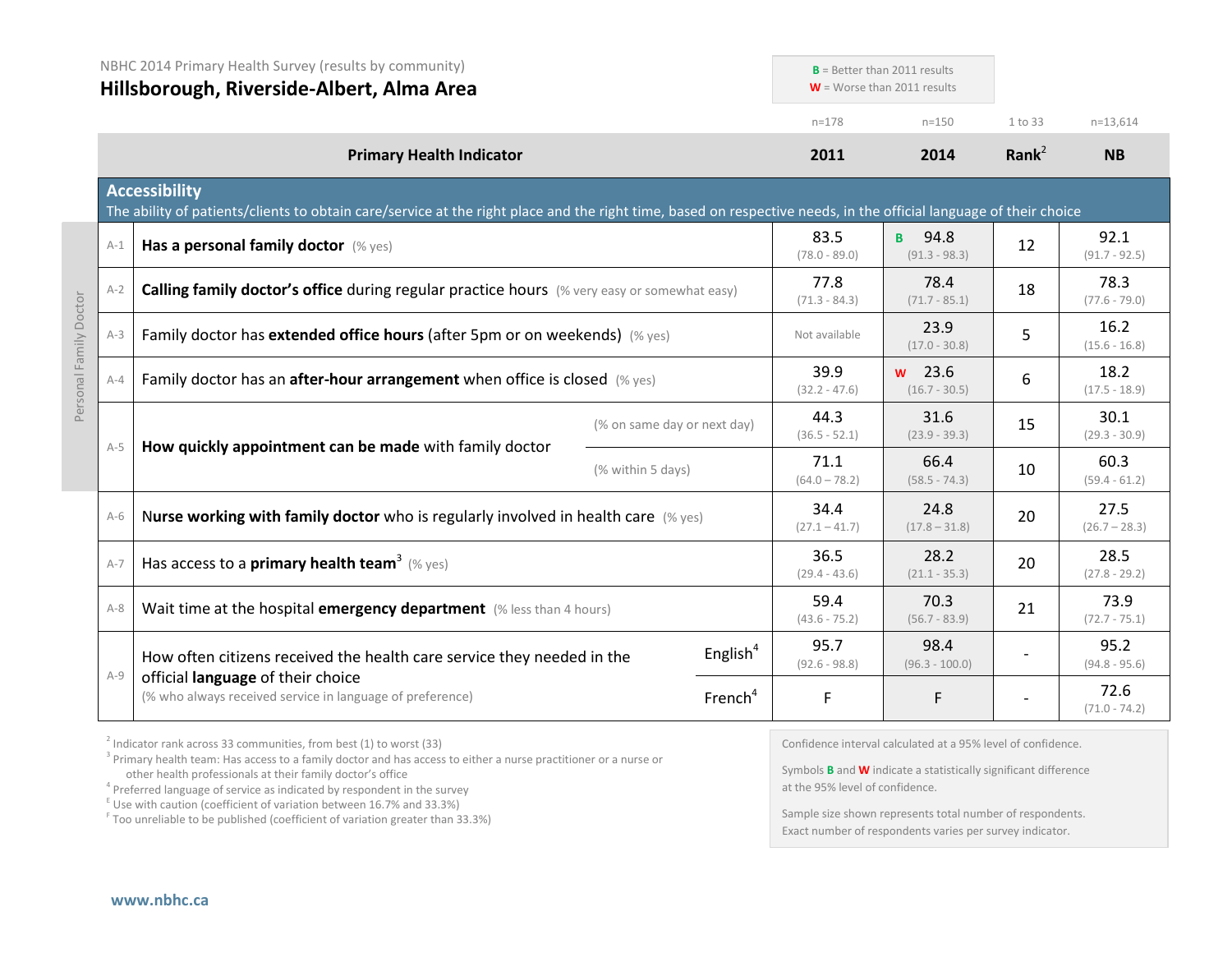|               | NBHC 2014 Primary Health Survey (results by community)<br>Hillsborough, Riverside-Albert, Alma Area                                                                                                                                                                                                                                                                                                            |                            | $B =$ Better than 2011 results<br>$W =$ Worse than 2011 results                                                                                                                  |                |                            |
|---------------|----------------------------------------------------------------------------------------------------------------------------------------------------------------------------------------------------------------------------------------------------------------------------------------------------------------------------------------------------------------------------------------------------------------|----------------------------|----------------------------------------------------------------------------------------------------------------------------------------------------------------------------------|----------------|----------------------------|
|               |                                                                                                                                                                                                                                                                                                                                                                                                                | $n = 178$                  | $n = 150$                                                                                                                                                                        | 1 to 33        | $n=13,614$                 |
|               | <b>Primary Health Indicator</b>                                                                                                                                                                                                                                                                                                                                                                                | 2011                       | 2014                                                                                                                                                                             | Rank $2$       | <b>NB</b>                  |
|               | <b>Appropriateness</b><br>Care/service provided is relevant to the patients'/clients' needs and based on established standards                                                                                                                                                                                                                                                                                 |                            |                                                                                                                                                                                  |                |                            |
| $Q-1$         | Adults 65 and over who received their flu shot in the last year $(\%$ yes)                                                                                                                                                                                                                                                                                                                                     | Not available              | 58.8<br>$(45.6 - 72.0)$                                                                                                                                                          | 31             | 70.6<br>$(69.2 - 72.0)$    |
| $Q - 2$       | Adults with one or more of four select chronic health conditions <sup>5</sup> who had<br><b>measurements for blood pressure</b> in the past 12 months (% yes)                                                                                                                                                                                                                                                  | 97.9<br>$(94.7 - 100.0)$   | 94.7<br>$(89.7 - 99.7)$                                                                                                                                                          | 8              | 91.3<br>$(90.6 - 92.0)$    |
| $Q-3$         | Adults with one or more of four select chronic health conditions <sup>5</sup> who had<br><b>measurements for cholesterol</b> in the past 12 months (% yes)                                                                                                                                                                                                                                                     | 87.4<br>$(79.8 - 95.0)$    | 82.0<br>$(73.4 - 90.6)$                                                                                                                                                          | 5              | 76.3<br>$(75.2 - 77.4)$    |
| $Q - 4$       | Adults with one or more of four select chronic health conditions <sup>5</sup> who had<br><b>measurements for blood sugar in the past 12 months</b> (% yes)                                                                                                                                                                                                                                                     | 94.4<br>$(89.0 - 99.7)$    | 85.7<br>$(77.7 - 93.7)$                                                                                                                                                          | $\mathbf{1}$   | 73.9<br>$(72.8 - 75.0)$    |
| $Q-5$         | Adults with one or more of four select chronic health conditions <sup>5</sup> who had<br><b>measurements for body weight</b> in the past 12 months (% yes)                                                                                                                                                                                                                                                     | 78.9<br>$(69.6 - 88.2)$    | 68.7<br>$(58.2 - 79.2)$                                                                                                                                                          | 4              | 59.3<br>$(58.0 - 60.6)$    |
| $Q-6$         | How often family doctor helps citizens coordinate the care from other health care<br>providers and places (% always)                                                                                                                                                                                                                                                                                           | 71.1<br>$(62.3 - 79.8)$    | 76.8<br>$(68.1 - 85.5)$                                                                                                                                                          | $\overline{2}$ | 70.7<br>$(69.7 - 71.7)$    |
|               | <b>Effectiveness</b><br>Care/service, intervention or action achieves the desired results                                                                                                                                                                                                                                                                                                                      |                            |                                                                                                                                                                                  |                |                            |
| $Q - 7$       | Citizens with a chronic health condition <sup>7</sup> who are confident in controlling and managing<br>their health condition (% very confident)                                                                                                                                                                                                                                                               | 37.1<br>$(28.5 - 45.6)$    | 49.6<br>$(40.5 - 58.7)$                                                                                                                                                          | $\overline{2}$ | 42.2<br>$(41.2 - 43.2)$    |
| <b>Safety</b> | Potential risks of an intervention or the environment are avoided or minimized                                                                                                                                                                                                                                                                                                                                 |                            |                                                                                                                                                                                  |                |                            |
| $Q - 8$       | Citizens with a chronic health condition <sup>7</sup> who know what each of their prescribed<br>medications do (% strongly agree)                                                                                                                                                                                                                                                                              | 40.2<br>$(31.0 - 49.4)$    | 59.1<br>B.<br>$(49.6 - 68.6)$                                                                                                                                                    | 6              | 47.7<br>$(46.6 - 48.8)$    |
| $Q - 9$       | Was harmed due to a medical error or mistake as a result of health care services<br>received in the last 12 months (excluding hospital stay) $(\%$ yes)                                                                                                                                                                                                                                                        | $3.5^{6}$<br>$(0.8 - 6.3)$ | F                                                                                                                                                                                |                | $2.7^{6}$<br>$(2.4 - 3.0)$ |
|               | <sup>2</sup> Indicator rank across 33 communities, from best (1) to worst (33)<br><sup>5</sup> Self-reported by respondent: Diabetes, heart disease, stroke or high blood pressure<br>$6$ For this type of indicator, a "better" result is achieved when the indicator has a "lower" value<br>$\alpha$ Calf-ranortad by respondent: Arthritic asthma cancer chronic pain depression diabetes emphyseme or COPD |                            | Confidence interval calculated at a 95% level of confidence.<br>Symbols <b>B</b> and <b>W</b> indicate a statistically significant difference<br>at the 95% level of confidence. |                |                            |

<sup>7</sup> Self-reported by respondent: Arthritis, asthma, cancer, chronic pain, depression, diabetes, emphysema or COPD, gastric reflux (GERD), heart disease, high blood pressure or hypertension, mood disorder other than depression, or stroke <sup>F</sup> Too unreliable to be published (coefficient of variation greater than 33.3%)

at the 95% level of confidence.

Sample size shown represents total number of respondents. Exact number of respondents varies per survey indicator.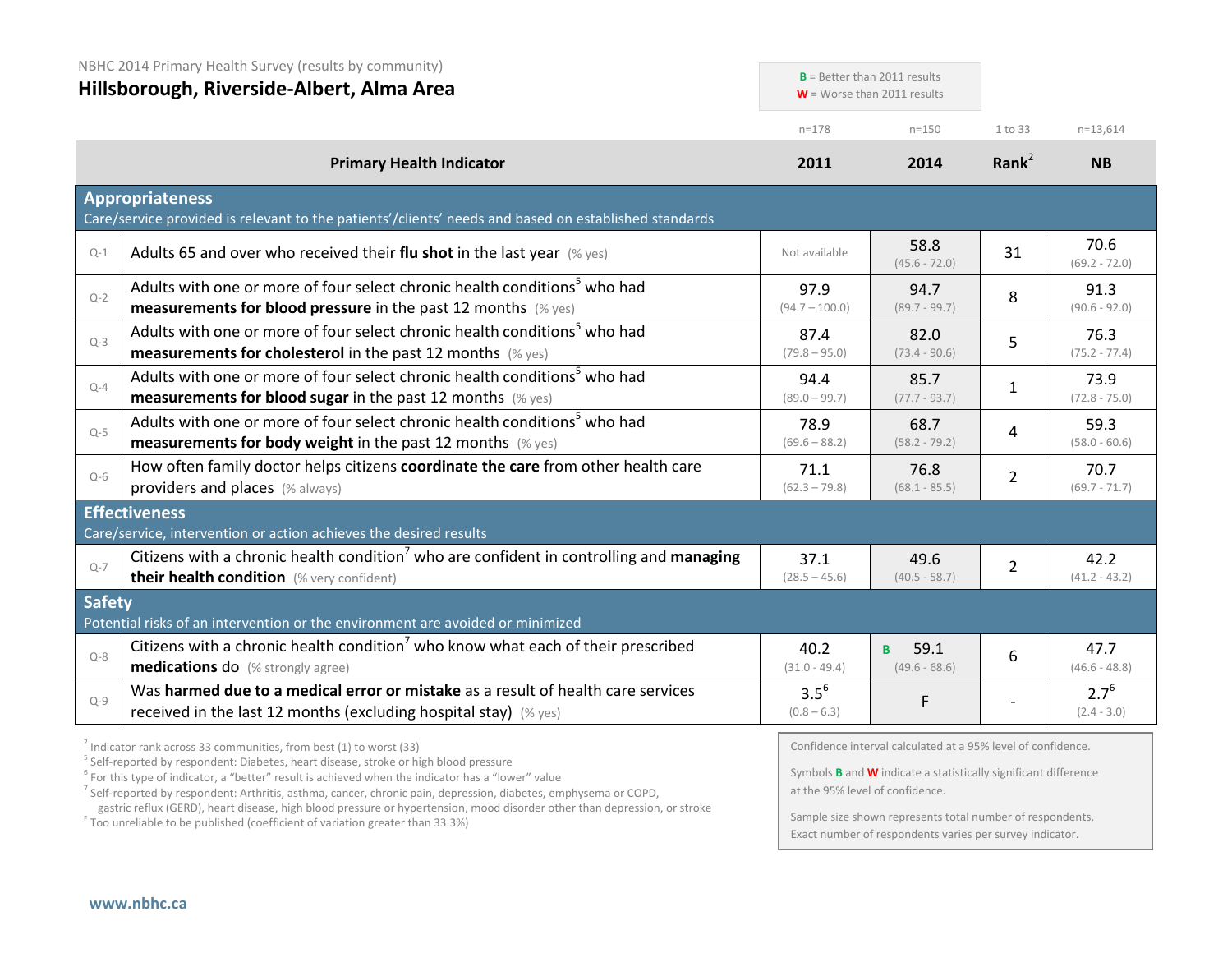NBHC 2014 Primary Health Survey (results by community)

**Hillsborough, Riverside-Albert, Alma Area**

|          | Hillsborough, Riverside-Albert, Alma Area                                                                                  | $W =$ Worse than 2011 results       |                                     |                |                               |
|----------|----------------------------------------------------------------------------------------------------------------------------|-------------------------------------|-------------------------------------|----------------|-------------------------------|
|          |                                                                                                                            | $n = 178$                           | $n = 150$                           | 1 to 33        | $n=13,614$                    |
|          | <b>Primary Health Indicator</b>                                                                                            | 2011                                | 2014                                | Rank $2$       | <b>NB</b>                     |
|          | <b>Efficiency</b><br>Achieving the desired results with the most cost-effective use of resources                           |                                     |                                     |                |                               |
| $Q - 10$ | Model of care used most often when sick or in need of care from a health professional<br>(% hospital emergency department) | $10.3^{E,6}$<br>$(5.8 - 14.8)$      | 5.9 $E,6$<br>$(2.1 - 9.7)$          | $\overline{7}$ | $11.5^{6}$<br>$(11.0 - 12.0)$ |
| $Q-11$   | Has used Tele-Care or other telephone information lines in the last 12 months (% yes)                                      | 5.0 <sup>E</sup><br>$(1.8 - 8.2)$   | 6.6 <sup>E</sup><br>$(2.7 - 10.5)$  | 17             | 7.4<br>$(7.0 - 7.8)$          |
|          | <b>Use of services</b><br>Using primary health services in the last 12 months                                              |                                     |                                     |                |                               |
| $U-1$    | Visited a personal family doctor (% yes)                                                                                   | 75.4<br>$(69.1 - 81.7)$             | 92.2<br>$(87.9 - 96.5)$             | $\overline{2}$ | 80.3<br>$(79.6 - 81.0)$       |
| $U-2$    | Visited a hospital emergency department (% yes)                                                                            | 23.0<br>$(16.8 - 29.2)$             | 35.9<br>$(28.3 - 43.5)$             | 25             | 41.3<br>$(40.5 - 42.1)$       |
| $U-3$    | Visited a specialist (% yes)                                                                                               | Not available                       | 65.8<br>$(58.3 - 73.3)$             | $\overline{2}$ | 56.4<br>$(55.6 - 57.2)$       |
| $U-4$    | Visited an after-hours clinic or a walk-in clinic (% yes)                                                                  | 22.4<br>$(16.2 - 28.6)$             | 29.6<br>$(22.3 - 36.9)$             | 4              | 24.3<br>$(23.6 - 25.0)$       |
| $U-5$    | Visited an alternative practitioner (% yes)                                                                                | Not available                       | 22.7<br>$(16.1 - 29.3)$             | 20             | 25.2<br>$(24.5 - 25.9)$       |
| $U-6$    | Visited a community health centre (% yes)                                                                                  | 21.6<br>$(15.6 - 27.6)$             | $17.6^{E}$<br>$(11.6 - 23.6)$       | 4              | 6.9<br>$(6.5 - 7.3)$          |
| $U-7$    | Used ambulance services (% yes)                                                                                            | F                                   | 6.9 <sup>E</sup><br>$(2.9 - 10.9)$  | 11             | 5.7<br>$(5.3 - 6.1)$          |
| $U-8$    | Visited a nurse practitioner (% yes)                                                                                       | 12.3 <sup>E</sup><br>$(7.5 - 17.1)$ | 15.3 <sup>E</sup><br>$(9.6 - 21.0)$ | 3              | 7.7<br>$(7.3 - 8.1)$          |
| $U-9$    | Visited a health professional at a private clinic (% yes)                                                                  | Not available                       | 26.1<br>$(19.2 - 33.0)$             | 9              | 23.7<br>$(23.0 - 24.4)$       |

 $2$  Indicator rank across 33 communities. Under "efficiency" the rank is from best (1) to worst (33). Under "use of services" the rank is from highest (1) to lowest (33).

<sup>6</sup> For this type of indicator, a "better" result is achieved when the indicator has a "lower" value E Use with caution (coefficient of variation between 16.7% and 33.3%)

<sup>F</sup> Too unreliable to be published (coefficient of variation greater than 33.3%)

Confidence interval calculated at a 95% level of confidence.

**B** = Better than 2011 results

Symbols **B** and **W** indicate a statistically significant difference at the 95% level of confidence.

Sample size shown represents total number of respondents. Exact number of respondents varies per survey indicator.